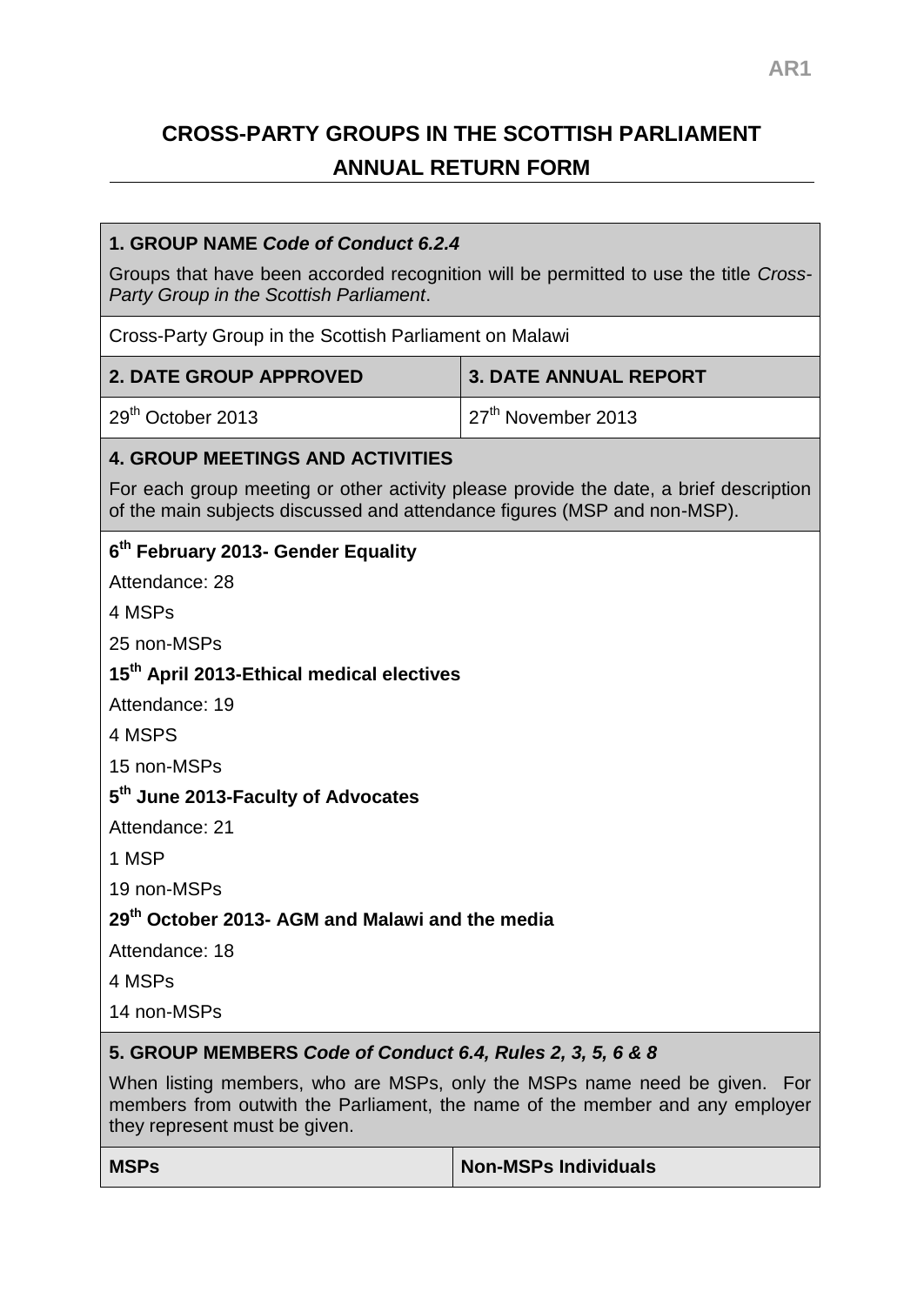| <b>Jackie Baillie</b>                                                                           | <b>Malawi Hon Consul for Scotland</b>                     |
|-------------------------------------------------------------------------------------------------|-----------------------------------------------------------|
| Claudia Beamish                                                                                 | David Stevenson                                           |
| Sarah Boyack                                                                                    | <b>Pat Hiddleston</b>                                     |
| <b>Ruth Davidson</b>                                                                            | Joyce Nicoll                                              |
| Linda Fabiani                                                                                   | <b>Organisations</b>                                      |
| Alex Fergusson                                                                                  | <b>Scotland Malawi Partnership</b>                        |
| <b>Neil Findlay</b>                                                                             | University of St Andrews                                  |
| <b>Maureen Watt</b>                                                                             | The Chesney Trust                                         |
| Murdo Fraser                                                                                    | Church of Scotland                                        |
| <b>Colin Keir</b>                                                                               | Eye of the Child<br>The University of Edinburgh           |
| Margo MacDonald                                                                                 | <b>First Aid Africa</b>                                   |
| Liam McArthur                                                                                   | <b>British Council</b>                                    |
|                                                                                                 | Royal College of Nursing                                  |
| <b>Christina McKelvie</b>                                                                       | <b>Scotland Malawi Business Group</b><br>Imani Enterprise |
| Siobhan McMahon                                                                                 | <b>Woodford Foundation Scotland</b>                       |
| Nanette Milne                                                                                   | Royal<br>Agricultural<br>Society<br>οf<br>the             |
| <b>Richard Simpson</b>                                                                          | Commonwealth                                              |
| <b>Kevin Stewart</b>                                                                            | Wickerman Festival<br>Christina aid                       |
|                                                                                                 | Developing World health                                   |
|                                                                                                 | <b>Glasgow City Council</b>                               |
|                                                                                                 | Soko Fund                                                 |
|                                                                                                 | <b>Mamie Martin Fund</b><br>University of Dundee          |
|                                                                                                 | Lusobilo Orphan Project                                   |
|                                                                                                 | Centre for Inclusion and Equity, Aberdeen                 |
|                                                                                                 | Eye of the Child                                          |
|                                                                                                 | <b>Malawi Tomorrow</b><br><b>Napier University</b>        |
|                                                                                                 | APStar                                                    |
|                                                                                                 | GeoVision                                                 |
|                                                                                                 | Dunblane Likhubula Partnership                            |
|                                                                                                 | <b>NIDOS</b><br>Oxfam                                     |
|                                                                                                 | <b>Mercy Corps</b>                                        |
|                                                                                                 | NHS Forth Valley                                          |
| 6. GROUP OFFICERS Code of Conduct 6.4, Rule 4                                                   |                                                           |
| Please amend titles as necessary e.g. to indicate joint office holders, or preferred<br>titles. |                                                           |
| <b>Convener</b>                                                                                 | <b>Maureen Watt</b>                                       |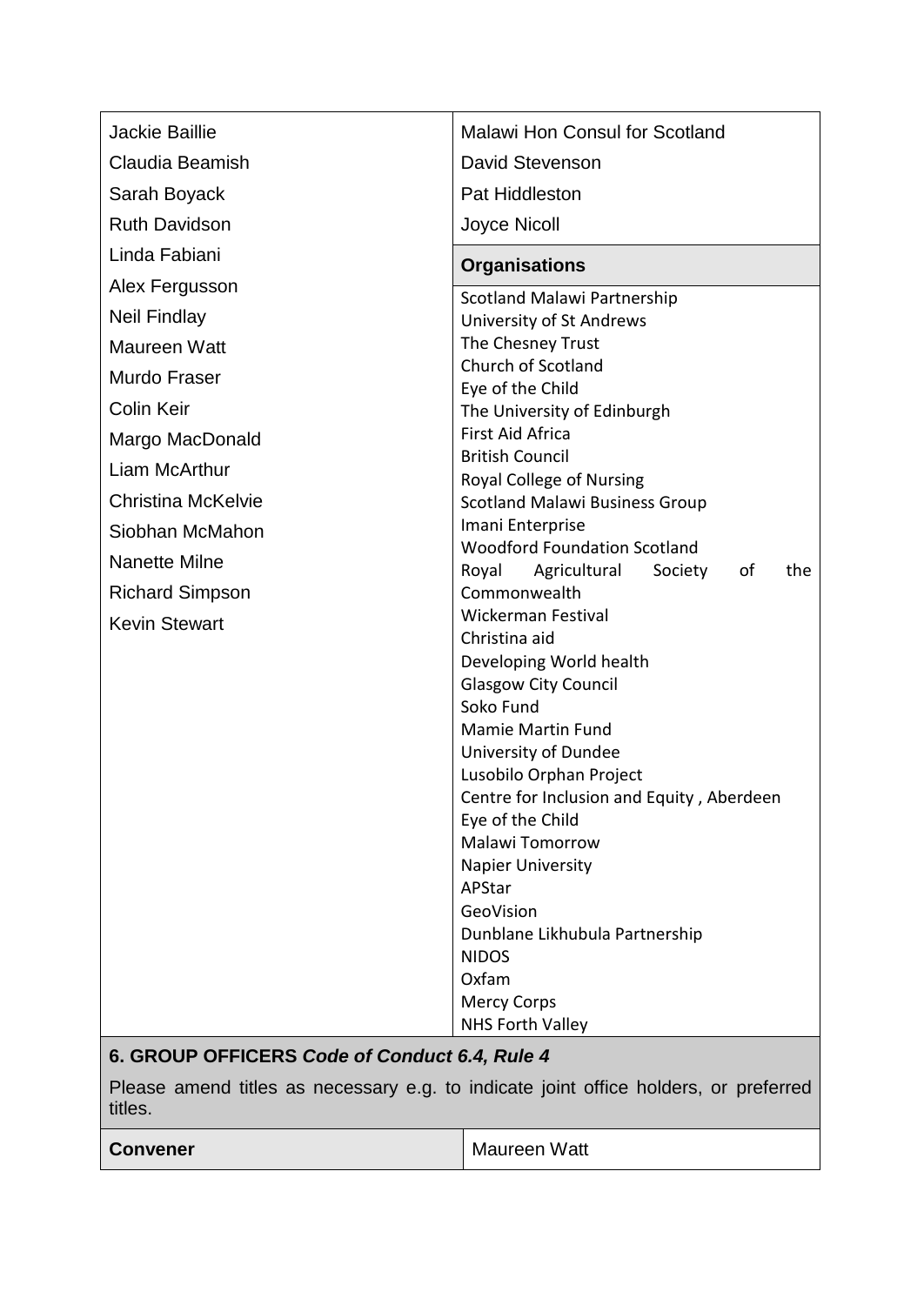| <b>Vice-Convener</b> | Siobhan MacMahon,<br>Liam MacArthur MSP,<br>Alex Fergusson MSP, and<br>Christina McKelvie MSP |
|----------------------|-----------------------------------------------------------------------------------------------|
| <b>Secretary</b>     | David Hope-Jones,<br><b>Scotland Malawi Partnership</b>                                       |
| <b>Treasurer</b>     | n/a (no membership fees)                                                                      |

# **7. FINANCIAL OR OTHER BENEFITS RECEIVED** *Code of Conduct 6.3.1 & 6.3.6, 6.4 Rule 10*

The group must register any financial or other material benefit received by the group from whatever source, where the value of the financial sum or benefit from any single source exceeds £500 in any one calendar year. This includes donations, sponsorship, subscriptions, hospitality, gifts, visits, provision of services or accommodation or staff assistance. The value of use of Parliamentary facilities need not be registered.

The details requiring to be registered include a brief description of the benefit, the approximate monetary value, the date on which it was received and the source from which it came. Where a consultancy organisation provides benefits, the client on whose behalf these are provided should be named.

| <b>Date</b> | Amount | <b>Description</b> |
|-------------|--------|--------------------|
|             |        |                    |

#### **8. GROUP SUBSCRIPTION** *Code of Conduct 6.4, Rule 9*

Where a group charges or proposes to charge a subscription, this must be reasonable and the same for all members. The amount of the subscription should be registered and the purposes for which it is intended to use the subscription.

| Amount per group member per year |  |
|----------------------------------|--|
| Date subscription applied        |  |

# **9. GROUP STAFF AS PARLIAMENTARY PASS HOLDERS**

If a group makes use of staff issued with a Parliamentary pass, any paid activity undertaken by those staff where the employer benefits from the pass holder's access to the Parliament must be registered. There is no need to state the amount of remuneration. The requirement relates both to staff employed directly by the group and to staff employed by an outside organisation to provide assistance to the group.

| <b>Staff name</b>                            |  |
|----------------------------------------------|--|
| <b>Title of post</b>                         |  |
| Name and address of employer<br>organisation |  |